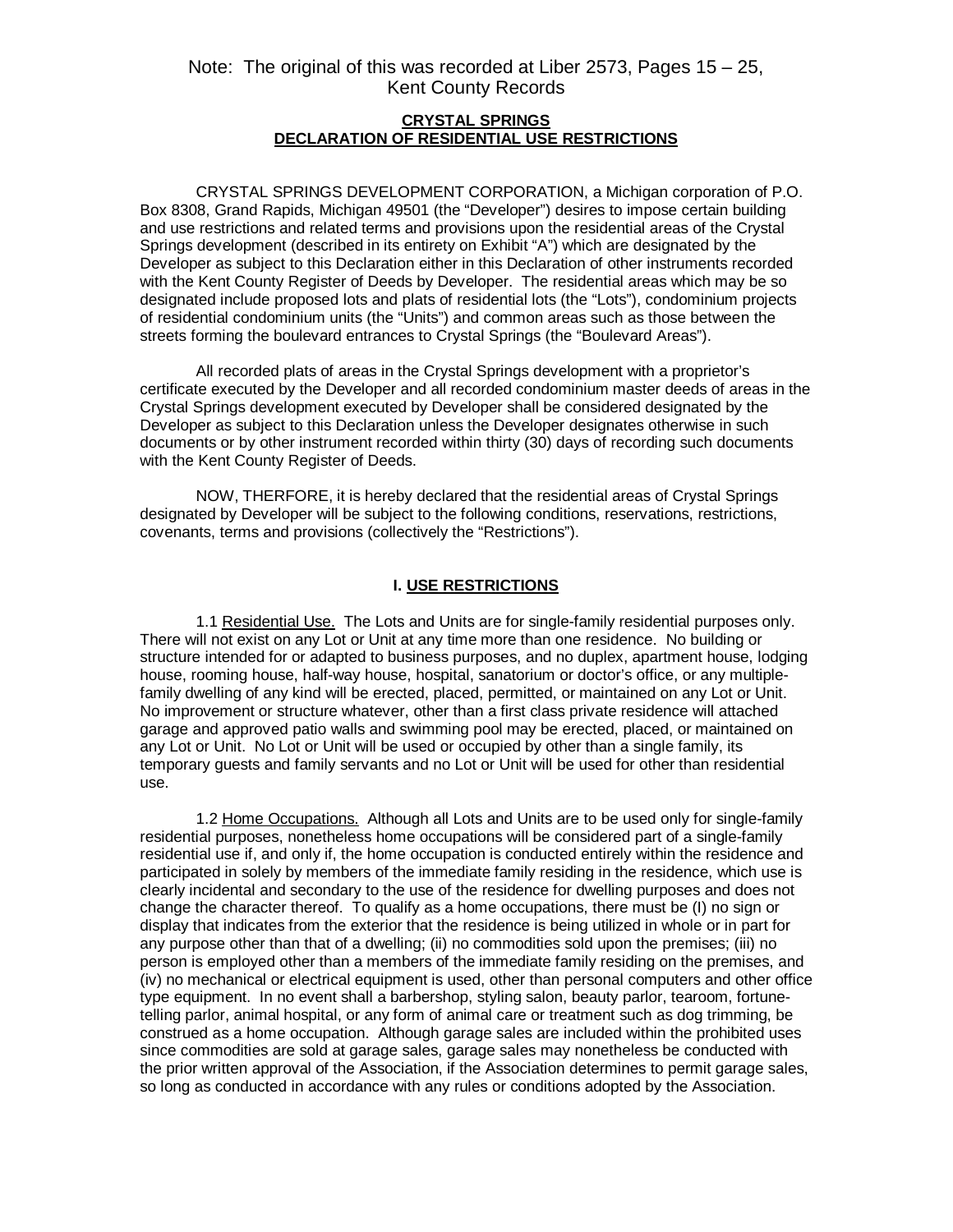1.3 Letter and Delivery Boxes. The Developer will determine the location, color, size, design, lettering, and all other permitted particulars of all mail or paper delivery boxes, and standards and brackets and name signs for such boxes.

1.4 Lighting. A dusk to dawn light (or gas light) of the type approved by the Developer will be installed and maintained on each Lot in front of the front building setback line and on each Unit in front of the residence on the Unit as located by the Developer. If an electric, post lights shall be equipped with automatic operators (electric eye) to provide light from sundown to dawn.

1.5 Signs. No signs or any advertising will be displayed on any Lot or Unit unless their size, form, and number are first approved in writing by the Developer, except that one "For Sale" sign referring only to the Lot or Unit on which displayed and not exceeding five (5) square feet in size may be displayed without approval. A name and address sign, the design of which will be furnished to the Lot or Unit owner on request by the Developer, will be permitted. Nothing herein will be construed to prevent the Developer from erecting, placing, or maintaining signs and offices as may be deemed necessary by the Developer in connection with the sale of Lots or Units.

1.6 Exterior Changes. Any change in the physical appearance of the exterior of any residence as constructed by Developer or as approved bye the Developer for construction must have the prior written approval of the Developer. This included exterior colors of buildings and significant landscaping changes.

1.7 Solar Panels. Solar panel installation and location must be approved in writing by the Developer prior to construction.

1.8 Tennis Courts and Pools. No tennis courts or above-ground pools will be permitted on any Lot or Unit.

1.9 Outbuildings and Structures. No mobile home, modular home, tent, shack, barn, storage shed, temporary building, outbuilding, playhouse, doll house, guest house or dog houses may be placed, erected or maintained on any Lot or Unit. No play structure or other structure with a canopy, awning or roof may be placed, erected or maintained on any Lot or Unit. Dog runs may only be constructed with the prior written approval of the Developer.

1.10 Fuel Storage Tanks. No oil or fuel storage tanks may be installed on any Lot or Unit.

1.11 Animals. No animals, birds or fowl may be kept or maintained on any Lot or Unit, except dogs, cats and pet birds which may be kept thereon in reasonable numbers as pets for the pleasure and use of the occupants. No animal may be kept or bred for any commercial purpose and all animals will have such care and restraint so as not to be obnoxious or offensive on account of noise, odor or unsanitary conditions. No dog may be permitted at any time outside a residence unless the dog is contained within a permitted dog run or unless the dog is accompanied by an attendant who shall have such dog firmly held by collar and leash, which leash shall not exceed eight (8) feet in length. No person owning, harboring, or having in his possession any cat shall permit or allow such cat to run at large or in any yard or enclosure other than the yard or enclosure of the Lot or Unit occupied or owned by such cat owner. No savage or dangerous animal will be kept on any Lot or Unit. Owners will have full responsibility for any damage to persons or property caused by his or her pet. Pets must be walked only in areas designated by the Association and must not be curbed near buildings, walkways, shrubbery or other public space. The owner is required to properly dispose of the waste his or her animal deposits on any property. No dog which barks and can be heard on any frequent or continuing basis will be kept on any residence or on any Lot or Unit. The Association may, without liability to the owner thereof, remove or cause to be removed any animal which it determines to be in violation of the restrictions imposed by this Section. The Association will have the right to require that any pets be registered with it and may adopt such additional reasonable rules and regulations with respect to animals as it may deem proper.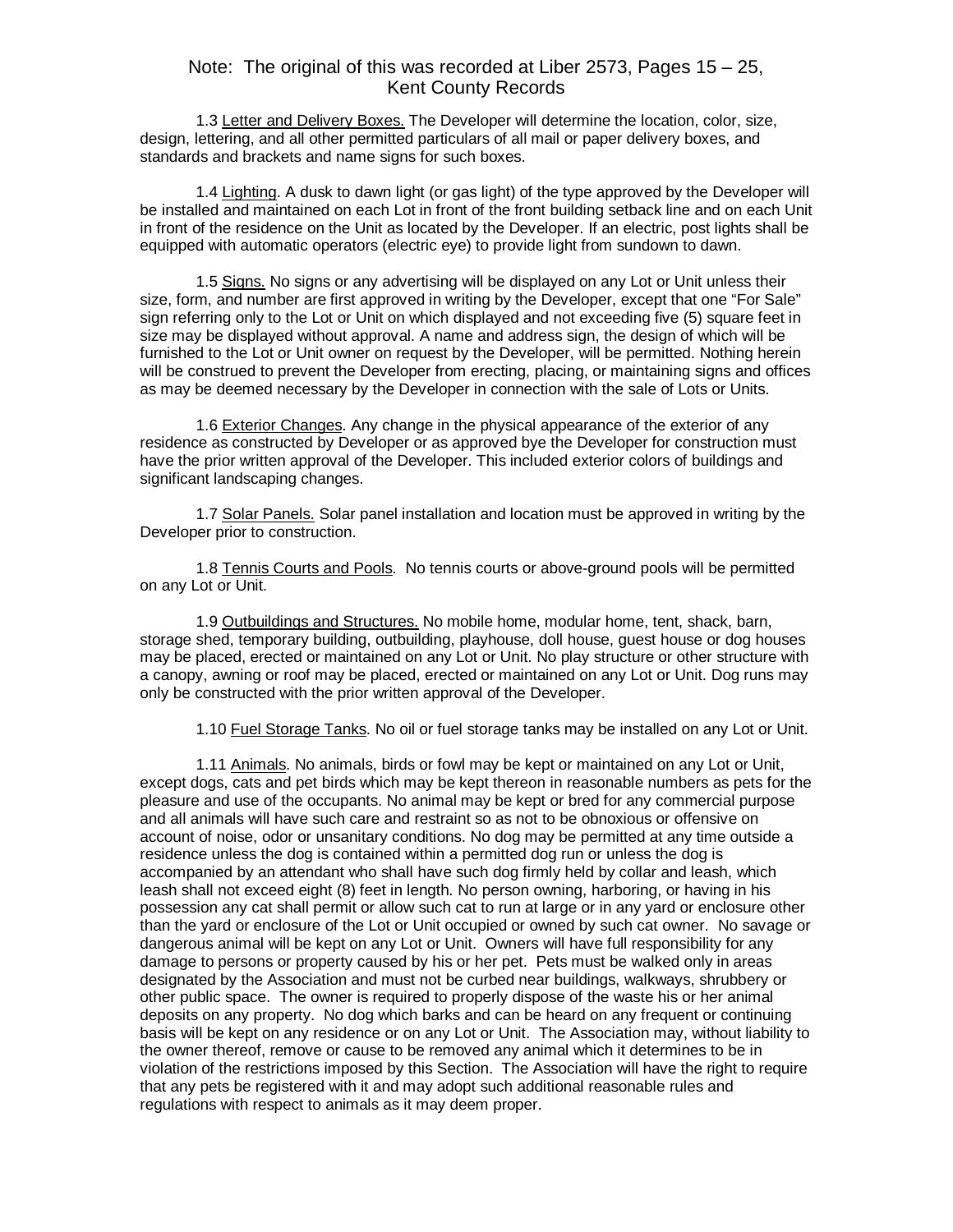1.12 Garage Doors. For security and aesthetic reasons, garage doors will be kept closed at all times except as may be reasonably necessary to gain access to and from any garage.

1.13 Recreational and Commercial Vehicles. No house trailers, commercial vehicles, boat trailers, boats, camping vehicles, camping trailers, motorcycles, all terrain vehicles, snowmobile trailers or vehicles other than automobiles or vehicles used primarily for general personal transportation use may be parked or stored upon any Lot, Unit or adjoining areas, unless parked in a garage with the door closed. No inoperable vehicles of any kind may be brought or stored upon any Lot, Unit or adjoining areas, either temporarily or permanently, unless within a garage with the door closed. Commercial vehicles and trucks will not be parked in or about any Lot, Unit or adjoining areas (except as above provided) unless while making deliveries or pickups in the normal course of business. No trucks over ¾ ton or commercial-type vehicles of any nature will be parked overnight on any Lot, Unit or adjoining areas, except in any enclosed garage without the prior written consent of the Developer. Any vehicle with a company name or other advertising or commercial designation will be considered a commercial-type vehicle.

1.14 Nuisances. No owner of any Lot or Unit will do or permit to be done any act or condition upon his Lot or Unit which may be or is or may become a nuisance. No Lot or Unit will be used in whole or in part for the storage of rubbish of any character whatsoever, nor for the storage of any property or thing that will cause the Lot or Unit to appear in an unclean or untidy condition or that will be obnoxious to the eye; nor will any substance, thing, or material be kept upon any Lot or Unit that will emit foul or obnoxious odors, or that will cause any noise that will or might disturb the peace, quiet, comfort, or serenity of the occupants of surrounding Lots or Units. No weeds, underbrush, or other unsightly growths will be permitted to grow or remain upon any part of a Lot or Unit and no refuse pile or unsightly objects will be allowed to be placed or suffered to remain anywhere on a Lot or Unit. In the event that any owner of any Lot or Unit will fail or refuse to keep a Lot or Unit free from weeds, underbrush, or refuse piles or other unsightly growths or objects, then the Developer or the Association may enter upon the Lot or Unit and remove the same and such entry will not be trespass; the owner of the Lot or Unit will reimburse the Developer or the Association all costs of such removal. In addition, if any owner of any Lot or Unit fails to mow at least four times each summer, then the Developer or the Association may enter upon the Lot or Unit and mow the Lot or Unit and such entry will not be a trespass; the owner of the Lot or Unit will reimburse the Developer or the Association all costs of such mowing.

1.5 Garbage and Refuse Disposal. All trash, garbage and other waste is to be kept only in sanitary containers inside garages or otherwise within fully enclosed areas at all times and will not be permitted to remain elsewhere on the Lot, Unit or other adjoining areas, except for such short periods of time as may be reasonably necessary to permit periodic collection. All trash, garbage and other waste must be removed from the Lot or Unit at least once each week. No incinerators or other equipment for the disposal of waste will be permitted on any Lot or Unit.

1.16 Zoning. The use of any Lot or Unit and any structure constructed on any Lot or Unit must satisfy the requirements of the zoning ordinance of Gaines Township, Kent County, Michigan, which is in effect at the time of the contemplated use or construction of any structure unless a variance for such use or structure from the Zoning Board of Appeals of Gaines Township and further there is obtained a written consent thereto from the Developer.

1.17 Mineral Extractions. No derrick or other structures designed for use in boring for oil or natural gas will be erected, placed, or permitted upon any Lot or Unit, not will any oil, natural gas, petroleum, asphaltum, or hydrocarbon products or minerals of any kind be produced or extracted from or through the surface of any Lot or Unit. Rock, graves, and/or clay will not be excavated or removed from any Lot or Unit for commercial purposes.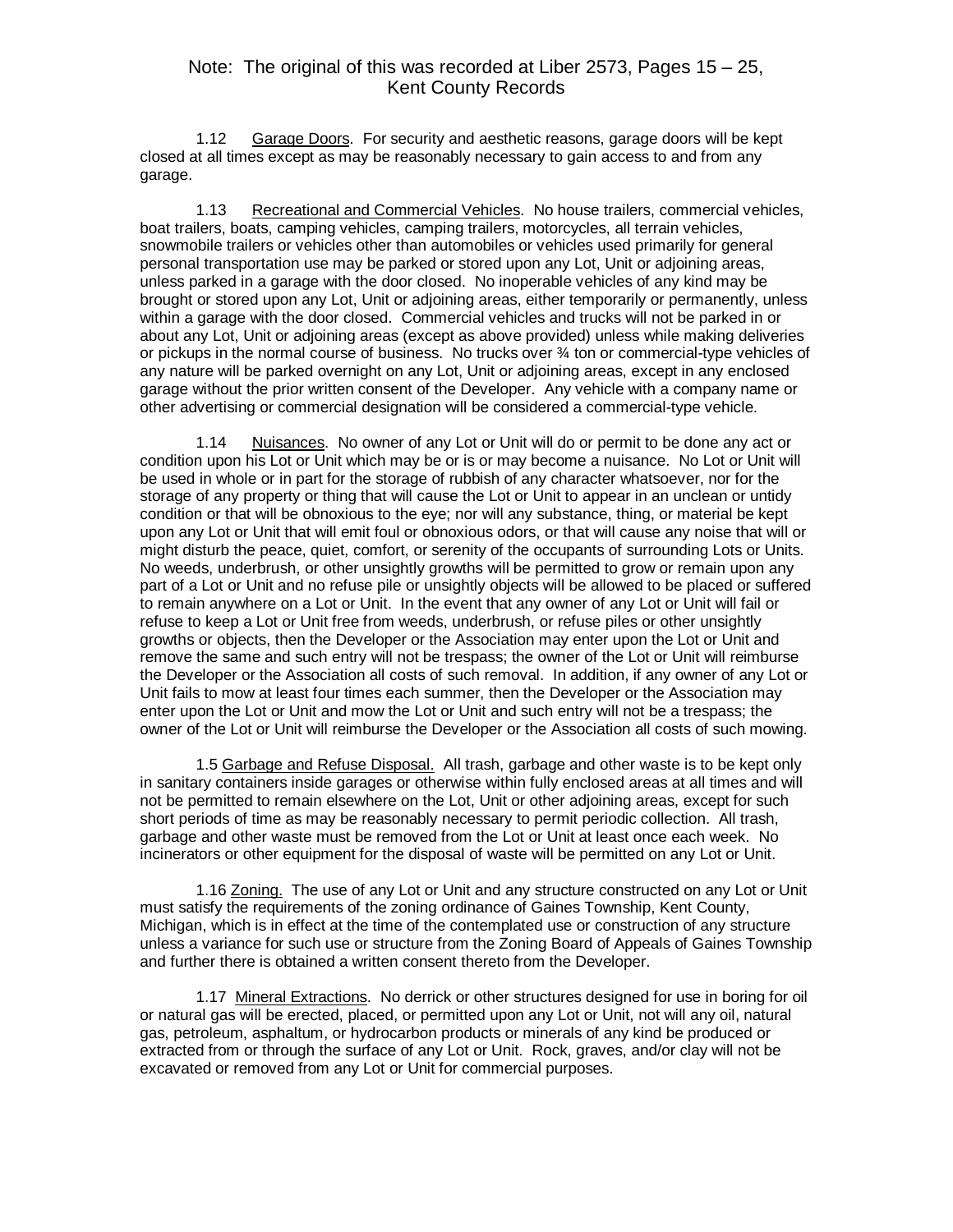1.18 Maintenance. The Developer and the Association each will have the right to enforce all maintenance and repair obligations applicable to Lots and/or Units under this Declaration, Rules and Regulations adopted by the Association and under any other declaration of covenants or restrictions, however designated, applicable to each Lot and/or Unit. Each owner of a Lot or Unit will perform such maintenance and repair to their Lot or Unit to keep up to the community standards of Crystal Springs, as determined by the Developer and the Association; this will include, but not be limited to, the painting of exteriors roof maintenance and repair of exterior premises.

### II. **EASEMENTS AND UTILITIES**

2.1 Easements. The Developer has and hereby reserves all easements for utilities or drainage shown on the recorded plats and/or condominium subdivision plans and full rights of employees, and assigns over any part of the Lots or Units for the purpose of installing and servicing the utilities and drains for which the easements are reserved.

2.2 Easements to be Clear. No structures will be erected upon any Lot or Unit which will interfere with the rights of ingress and egress provided in Section 2.1. Any fences, paving or plantings which interfere with rights of ingress and egress provided in Section 2.1 may be removed as necessary when installing or servicing the utilities and drains and neither Developer nor Developer's agents will have eligibility for such removal.

2.3 Drainage. No changes will be made in the grading of any Lot or Unit areas used as drainage swales which would alter surface run-off drainage patters without the prior written consent of Developer.

2.4 Utility Lines and Antennas. All electrical service, cable television, and telephone lines will be placed underground and no outside electrical lines or other lines or wire will be placed overhead without the prior written approval of Developer. No exposed or exterior radio or television transmission or receiving antennas, dishes or other devises ill be erected, placed, or maintained on any Lot or Unit. Any waiver of these restrictions will not constitute a waiver as to other Lot or lines or antennas.

2.5 Electric Service. Each residence constructed must have an electric service entrances of sufficient capacity to meet present and future requirements of occupant in accordance with the engineering standards of the electric utility company providing electric power to the Lot.

2.6 Cable Television. Each residence constructed must be pre-wired for cable television service.

#### **III. GOLF COURSE PROPERTY**

3.1 Golf Course Property. Some Lots and Units adjoin the Crystal Springs Country Club golf course. Ownership of a lot our Unit gives no right to use any part of the golf course property for any purpose. Every owner of a Lot or Unit by the acceptance of a deed or a land contract for a deed agrees not to trespass on such adjoining property and to restrain pets, family members an guests from trespassing on such adjoining property.

#### **IV. PROPERTY OWNER'S ASSOCIATION**

4.1 Crystal Springs Property Owner's Association. Every owner of a Lot or Unit by the acceptance of a deed or a land contract for a deed, will thereby automatically become a member of the Crystal Springs Property Owner's Association, a Michigan non-profit corporation organized by the Developer (the "Association"). The owner of each Lot or Unit will collectively have one vote for each Lot or Unit owned in making Association decisions such as electing its Board of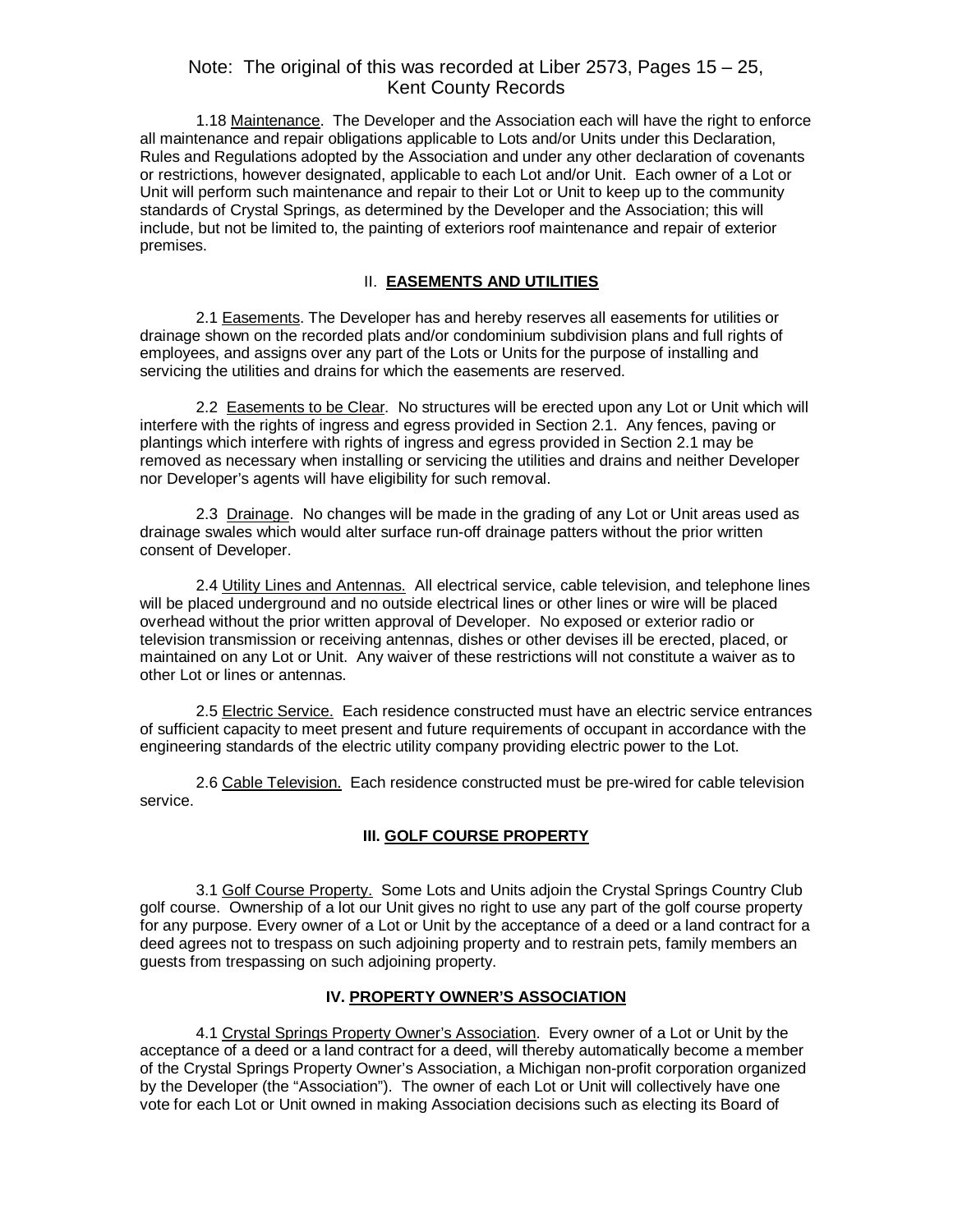Directors. The owner of two adjoining Lots or Units or a Lot or Unit and an adjoining portion of a subdivided Lot or Unit with but on residence or building site on the combined site will have only one vote and will be treated as the owner of one Lot or Unit for assessment purposes. The total number of votes at any time will be equal to the ten total number of all Lots and Units then subject to this Declaration, adjusted for any combined or subdivided Lots or Units.

4.2 Association Facilities. All of the individual Lot or Unit owners and members of their immediate families or their tenants or guests (if in the company of an owner, owner's immediate family member or tenant) will have the right to use the facilities owned by the Association subject, however, to such rules and regulations covering the use thereof as may be set forth in the Articles of Incorporation and By-laws of the Association or otherwise established by the Association.

4.3 Dues and Assessments. In consideration of the Lot or Unit owner having the right in common with other members to use the facilities of the Association, each Lot or Unit owner other than the Developer in accepting a deed or land contract for a deed of any Lot or Unit, further agrees for himself, his heirs, successors and assigns to pay the Association annual dues and any special assessments levied by the Association for that Lot or Unit, in such amount as may be determined by the Association for each year, subject to the limitations of Section 4.4, for the purpose of paying or creating a fund to pay any taxes and assessments levied on land owned by the Association, maintenance and improvement costs associated with Association facilities, insurance premiums for insurance maintained by the Association and administrative expenses of the Association, provided an equal annual amount is assessed each year against each Lot and Unit. Notice of the amount and due date of the annual dues and any assessments will be given to each Lot and Unit owner.

4.4 Ceiling on Annual Dues and Assessments. The total of the dues and assessments levied against each Lot and Unit may not exceed \$200.00 per Lot or Unit per year. The \$200.00 annual limit may be increased by either a majority vote of the members or by the Board of Directors, so long as any increase by the Board does not exceed the percentage increase in the Consumer Price Index from January 1, 1989 to January 1 of the year the increased amount is to first be effective. The Consumer Price Index (All Items) for the United States published by the United States Department of Labor, Bureau of Labor Statistics will be used to determine the amount of any permissible increase by the Board of Directors. If the Index is changed so that the base year differs from that in effect when the term commences, the published by the United States Department of Labor, Bureau of Labor Statistics. If that Index is discontinued or revised during the term, such other government index or computation with which it is replaces shall be used in order to obtain substantially the same result as would be obtained if the Index had not been discontinued or revised.

4.5 Collection of Assessments. Each Lot or Unit owner will be obligated to pay all dues and assessments levied with regard to his Lot or Unit during the time that he is the owner thereof, and no Lot or Unit owner may exempt himself from liability for his dues and/or assessments by waiver of the use or enjoyment of any of the Association facilities. In the event of default by any Lot or Unit owner in paying the dues and/or assessments, the Association may impose reasonable fines, late charges and/or charge interest up to the highest rate permitted by law (not exceeding twenty-five percent (25%) per annum) on such dues or assessments from the due date thereof. Unpaid dues and assessments, together with such fines, late charges and interest, will constitute a lien on the lot or Unit prior to all other liens except sum, unpaid upon a fist mortgage of record recorded prior to the recording of any notice of lien by the Association.

Upon the sale or conveyance of a Lot or Unit, all unpaid dues and assessments against the Lot or Unit, together with all unpaid fines, late charges and interest, will be paid out of the sale price by the purchaser in preference over any other assessment or charge. A purchaser or grantee will be entitled to a written statement from the Association setting forth the amount of unpaid association dues and assessments against the seller or grantor and such purchaser or grantee will not be liable for, nor will the Lot our Unit conveyed or granted be subject to a lien for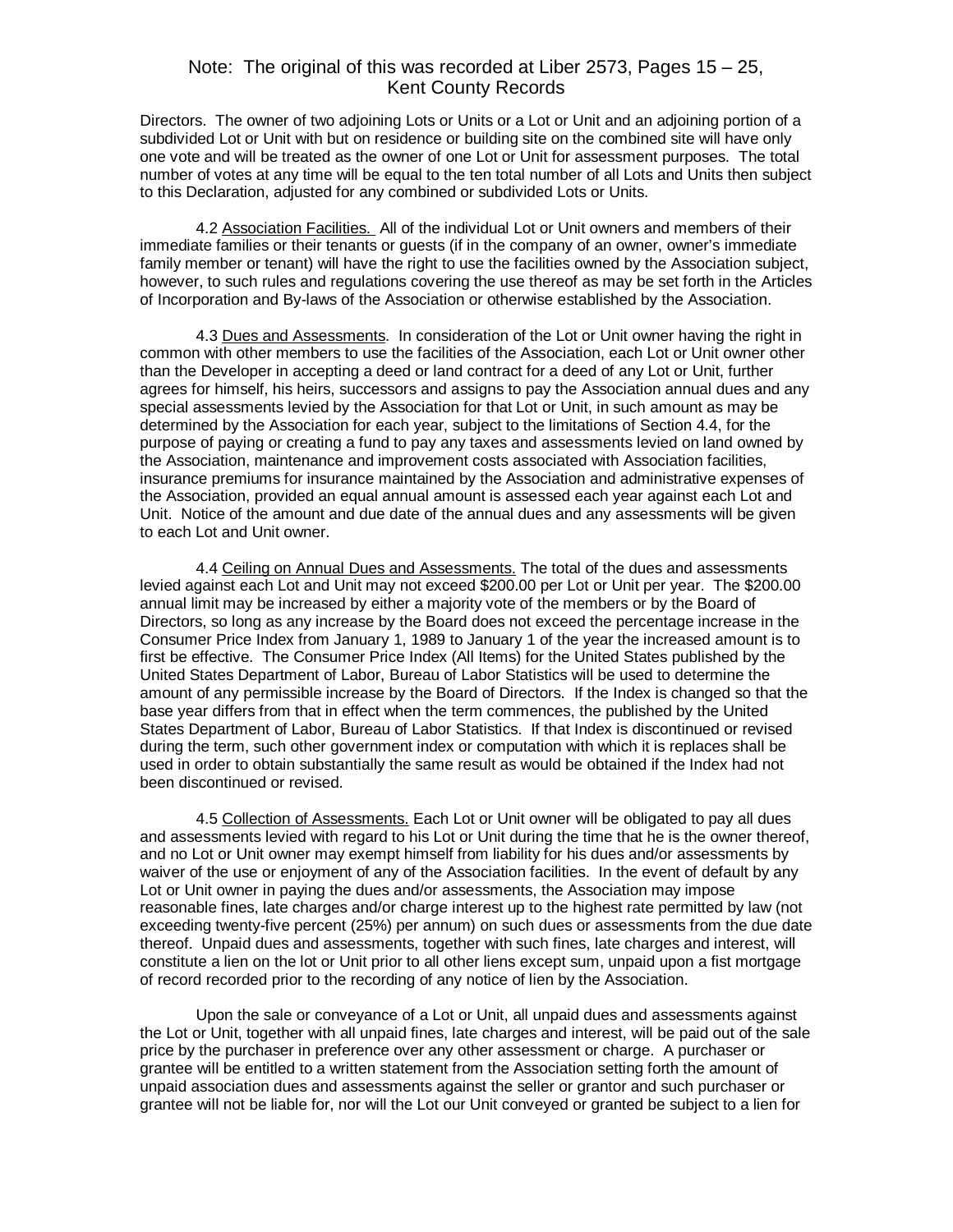any unpaid dues or assessments against the seller or grantor in the purchaser or grantee requests a written statement from the association at least five (5) days before sale and pays the amount of the statement from the purchase price, the purchaser or grantee will be liable for any unpaid dues or assessments against the Lot or Unit together with unpaid fines, late charges, interest, costs, and attorneys fees incurred in the collection thereof.

The Association may discontinue the furnishing of any services and/or deny access to Association facilities to a Lot or Unit owner in default in dues or assessments upon seven (7) days written notice to such Lot or Unit owner. A Lot or Unit owner in default of dues or assessments will not be entitled to vote at any meeting of the Association so long as such default continues.

4.6 Lien Foreclosures. In the event of default in payment of any of the Association dues or assessments, together with all unpaid fines, late charges and interest, the Association, its successors and assigns, may file a notice of claim of lien in the office of the Register of Deeds, Kent County, Michigan, for the amount of the unpaid annual dues or assessments, together with all unpaid fines, late charges and interest. The notice of claim of lien will state the amount of the unpaid dues or assessment, together will all unpaid fines, late charges and interest, the legal description of the Lot or Unit affected thereby and the name of the delinquent member of the Association. The lien, whether evidenced of record by a notice of claim of lien or not, may be foreclosed against the Lot or Unit by an action in law or equity or by any other legal proceedings which are or may be permitted by law, including foreclosure in the same manner as a mortgage may be foreclosed under the laws of the State of Michigan; in addition to the foreclosure of the lien, a personal decree for deficiency may be obtained against a member of the Association who is delinquent in the payment of dues or assessments. In an action for foreclosure, a receiver may be appointed and reasonable rental for the Lot or Unit may be collected from the Lot or Unit owner or anyone claiming under him, and all expenses incurred in collection, including interest, costs and actual attorney's fees, and any advances for taxes or other liens paid by the Association to protect its lien, will be chargeable to the Lot our Unit owner in default. The lien of the Association will not have priority over recorded first mortgage upon the Lot or Unit unless the notice of claim of lien has been filed with the Register of Deeds' office prior to the date of recording of the mortgage. The sale or transfer of any Lot or Unit will not affect the lien of the Association; however, the foreclosure of any such prior recorded first mortgage as permitted by the laws of the State of Michigan or the acceptance of a deed in lieu of foreclosure of such first mortgage will extinguish the Association lien as to payments thereof which become due prior to the expiration of the redemption period under said foreclosure or by the acceptance of a deed in lieu of foreclosure. The foreclosure of any mortgage or the acceptance of a deed in lieu of foreclosure of any mortgage will not relieve such Lot or Unit for liability of any assessment thereafter becoming due or from the lien thereof.

4.7 Association Lands. The Boulevard Areas and any and all other lands within or adjoining the Crystal Springs residential areas which are conveyed to the Association by the Developer will be the property of the Association. The Association in consideration of such conveyance will pay all taxes and assessments levied by any governmental authority against said property.

4.8 Association as Successor to Developer Rights. The Developer will have the right to assign any or all rights or powers as Developer to enforce these Restrictions or grant approvals, consents, or waiver s as provided in these Restrictions to the Association at such time and on such conditions as the Developer determines in the sole discretion of the Developer. Upon such assignment, the Association will have and will succeed to all such granted rights and powers with the same powers as if the Association has been named as Developer in this Declaration.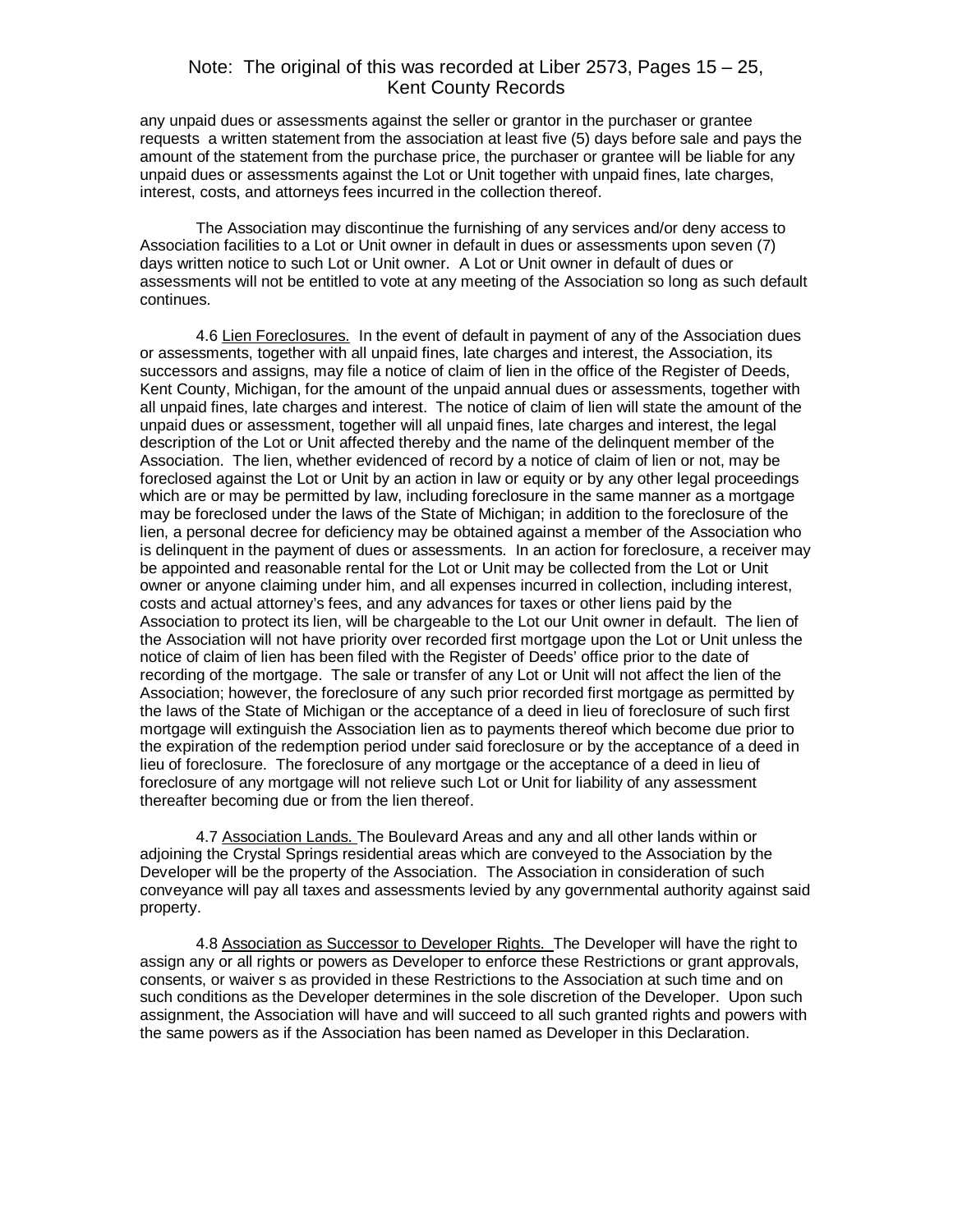#### **V. BOULEVARD AREAS**

5.1 Nature of Areas. The Boulevard Areas are to be maintained with a park-like atmosphere. No sign or any advertising will be displayed in the Boulevard Areas unless their size, form, and number are first approved in writing by the Developer.

5.2 Buildings. No buildings or other permanent improvements will be constructed within the Boulevard Areas, with the exception of signs installed or approved by the Developer.

5.3 Easements. The Developer hereby reserves perpetual easements to enter upon and install facilities within the Boulevard Areas for utility purposes, access purposes or other lawful purposes for the benefit of any lands. Developer also reserves the right to grant easements for utilities over, under and across the Boulevard Areas to appropriate governmental agencies or public utility companies and to transfer title of all or any part of the Boulevard Areas to state, county or local governments.

## **VI. ENFORCEMENT OF RESTRICTIONS**

6.1 Remedies for violation. In the event of a breach or attempted or threatened breach of any Restriction by any Lot or Unit owner, the Developer, the Association, other Lot or Unit owner or any of them, will be entitled forthwith to full and adequate relief by injunction and all other such available legal and equitable remedies from the consequences of such breach.

6.2 Costs to Enforce. All costs incurred by the Developer or the Association in enforcing the Restrictions, including reasonable attorney's fees, will be reimbursed by the owner(s) of the Lot(s) and/or Unit(s) in breach of the Restriction to the Developer or the Association enforcing the Restrictions.

6.3 Payments and Liens. Payment for all reimbursable costs incurred as provided in this Declaration will be due and payable thirty (30) days after receipt of a statement therefor, which statement will detail the reimbursement sought, the manner of its calculation, and evidence of payment of the reimbursable costs. Any such claim of reimbursement, together with interest at the rate of seven (7%) per annum and actual costs including attorney's fees incurred in efforts to collect such reimbursement, will be a secured right and a lien therefor will attached to the Lot or Unit, and improvements thereon, owned by the defaulting Lot or Unit owner. After written notice to all owners of record and all mortgagees of record of that Lot or Unit, the party having paid such costs may foreclose the lien established hereby in the same manner as a mortgage may be foreclosed under the laws of the State of Michigan, provided such liens will be subject and subordinated to any prior mortgage of record with any purchaser at any foreclosure sale (as well as any grantee by deed in lieu of foreclosure sale) under any such prior mortgage taking title free and clear from any such then existing lien, but otherwise subordinated to the provisions hereof.

6.4 Failure to Enforce. No delay or omission on the part of the Developer, the Association, or the owners of other Lots or Units in exercising any rights, power, or remedy herein provided, will be construed as a waiver thereof or acquiescence in any breach of the Restrictions. No right of action will accrue nor will any action be brought or maintained by anyone whatsoever against the Developer or the association for or on account of a failure to bring any action on account of any breach of these Restrictions, or for imposing Restrictions which may be unenforceable.

6.5 Severability. Invalidation of any one of the Restrictions by a court of competent jurisdiction will not affect any of the other Restrictions which will remain in full force and effect.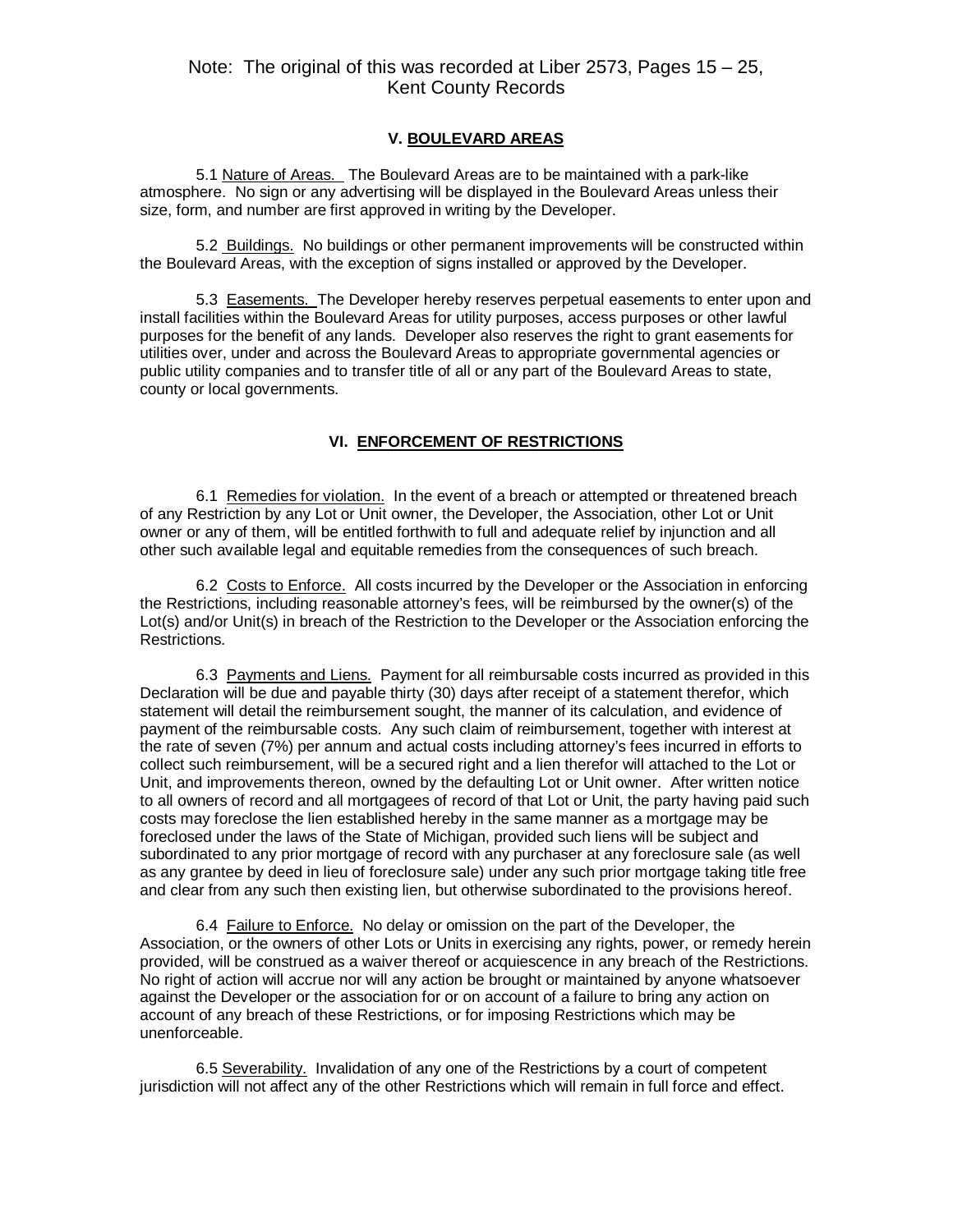#### **VII. MISCELLANEA**

7.1 Binding Effect. Developer hereby declares that this Declaration will be binding upon the Developer, his grantees, successors and assigns, and that the Restrictions created herein will run with the land. Each owner of a Lot or Unit or any portion of a Lot or Unit by acceptance of added, land contract or other conveyance to a Lot or Unit or any portion of a Lot or Unit thereby agrees to all Restrictions.

7.2 Waivers. Notwithstanding anything to the contrary herein, the Developer, in the sole discretion of the Developer, may waive or permit reasonable modifications of the Restrictions as applicable to particular Lots and/or Units. The Developer will be deemed to have waived the Restrictions to the extent necessary to prevent the Developer's actions violating the Restrictions.

7.3 References to Lot and Unit Owners. Wherever reference is made in this Declaration to the owner of a Lot or Unit or a Lot or Unit owner, such reference will be deemed to include all owners collectively with any ownership interest in the respective Lots or Units respectively owned by them, whether there will be one or more such owners.

7.4 Amendment and Termination Except as otherwise provided in this Section or Article VIII, this Declaration may be amended, altered, modified or terminated by, and only by, the mutual written agreement of all parties, including mortgagees, then owning any interest of record in the Lots or Units or other areas affected by the amendment, alteration, modifications or termination (excluding Lots or Units which are not them, but could in the future become, subject to this Declaration). Amendments may be made without the consent of owners or mortgagees of Lots or Units by the Developer alone as long as the amendment does not materially alter or change the rights of the owner or mortgagee of a Lot or Unit, including, but not limited to, amendments for the purpose of facilitating conventional mortgage loan financing for existing or prospective owners of Lots or Units and/or to enable or facilitate the purchase of such mortgage loaned by the Federal Home Loan Mortgage Corporation, the Federal National Mortgage Association, the Government National Mortgage Association and/or any other agency of the federal government or the State of Michigan. Amendments may be made without the consent of owners or mortgages of Lots or Units by the Developer alone even if such amendment will materially alter or change the rights of the owners or mortgagees of Lots and/or Units, to achieve compliance with the laws of the State of Michigan or with ordinances, rules, interpretations or orders of any government body or agency or any court of competent jurisdiction, or to amend Exhibit "A' attached hereto either to remove lands which may be designated as subject to this Declaration or to add adjoining lands which may be designated as subject to this Declaration.

7.5 Notices All notices, demands, requests, consents and approvals required or permitted under this Declaration will be in writing and will be given or served by personal delivery or postage prepaid United States first class, registered or certified mail, return receipt requested, to the party at that party's last know address. Notice will be deemed to have been on the earlier of (a) the date when received, or (b) on the second business day after mailed in the State of Michigan.

7.6 No Gifts or Dedication. Nothing herein contained will be deemed to be a gift or dedication of any portion of the Lots or Units or other areas in Crystal Springs to the general public or for any public purposes whatsoever, it being the intention of the Developer that this Declaration will be strictly limited to the purposes herein specifically expressed.

7.7 No Third Party Beneficiaries. No third party, except grantees, heirs, representatives, successors and assigns of the Developer, as provided herein, will be a beneficiary of any provision of this Declaration.